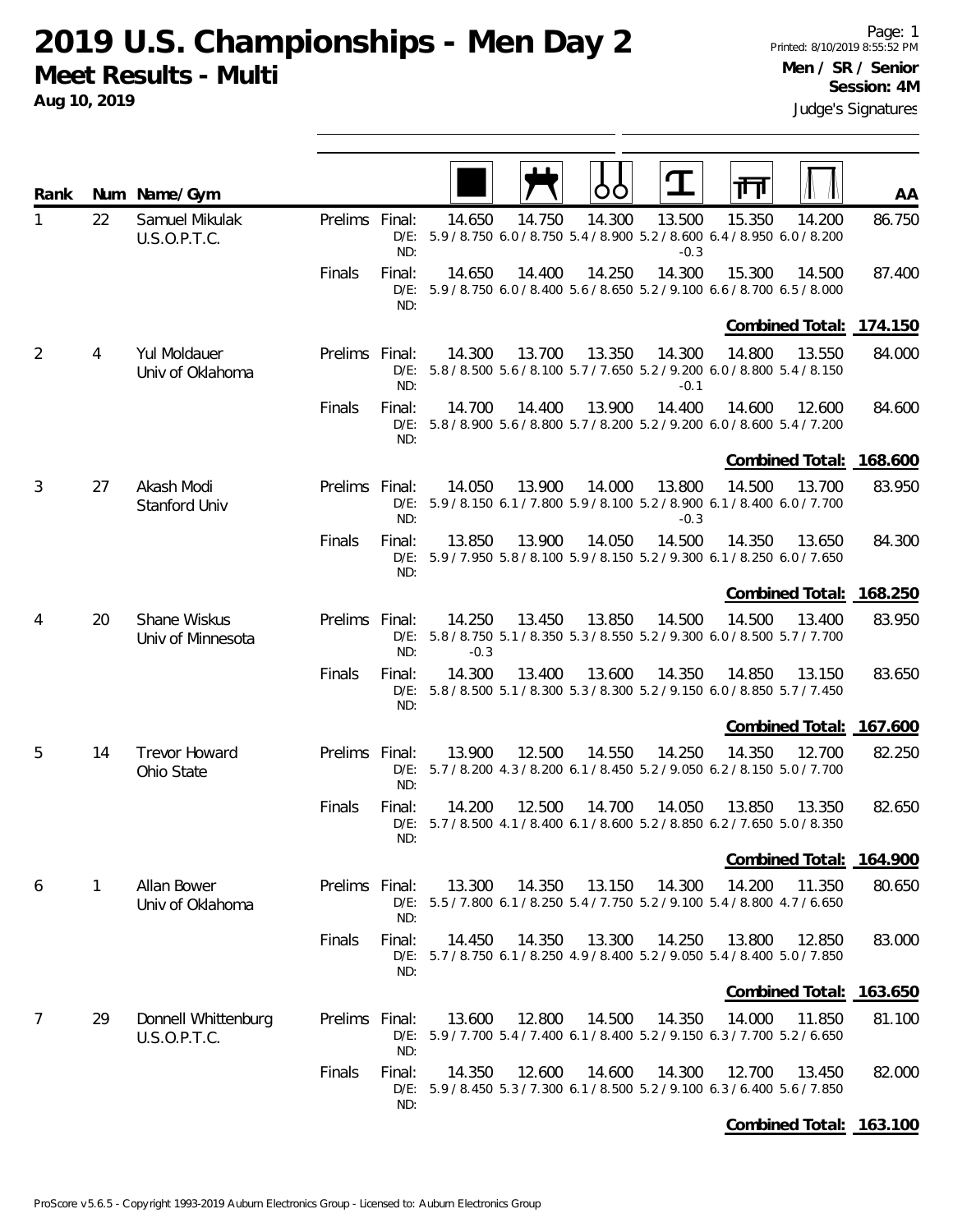**2019 U.S. Championships - Men Day 2**

**Meet Results - Multi**

**Aug 10, 2019**

| Rank |    | Num Name/Gym                          |                |                          |                  |        |        |                  | ╥╖                                                                                               | AA             |
|------|----|---------------------------------------|----------------|--------------------------|------------------|--------|--------|------------------|--------------------------------------------------------------------------------------------------|----------------|
| 8    | 49 | Sean Melton<br>Ohio State             | Prelims Final: | ND:                      | 13.150           | 13.600 | 13.950 | 13.050<br>$-0.1$ | 14.200<br>12.850<br>D/E: 5.5 / 7.650 5.4 / 8.200 6.0 / 7.950 5.2 / 7.950 5.7 / 8.500 5.2 / 7.650 | 80.800         |
|      |    |                                       | Finals         | Final:<br>ND:            | 13.950           | 13.800 | 13.900 | 13.300<br>$-0.1$ | 13.350<br>13.650<br>D/E: 5.7 / 8.250 5.3 / 8.500 5.8 / 8.100 5.2 / 8.200 5.5 / 7.850 5.2 / 8.450 | 81.950         |
|      |    |                                       |                |                          |                  |        |        |                  | Combined Total: 162.750                                                                          |                |
| 9    | 48 | Adrian De Los Angeles<br>U.S.O.P.T.C. | Prelims Final: | ND:                      | 13.750<br>$-0.1$ | 13.500 | 12.300 | 13.200<br>$-0.1$ | 14.350<br>13.300<br>D/E: 5.4 / 8.450 5.6 / 7.900 4.5 / 7.800 5.2 / 8.100 5.8 / 8.550 5.4 / 7.900 | 80.400         |
|      |    |                                       | Finals         | Final:<br>ND:            | 14.050           | 12.500 | 12.450 | 14.200           | 14.600<br>13.400<br>D/E: 5.4 / 8.650 5.0 / 7.500 4.5 / 7.950 5.2 / 9.000 5.8 / 8.800 5.4 / 8.000 | 81.200         |
|      |    |                                       |                |                          |                  |        |        |                  | Combined Total: 161.600                                                                          |                |
| 10   | 66 | <b>Riley Loos</b><br>Technique        | Prelims Final: | ND:                      | 14.350           | 13.200 | 13.450 | 14.000<br>$-0.1$ | 12.900<br>13.250<br>D/E: 5.6 / 8.750 4.7 / 8.500 5.0 / 8.450 5.2 / 8.900 4.7 / 8.200 4.7 / 8.550 | 81.150         |
|      |    |                                       | Finals         | Final:<br>$D/E$ :<br>ND: | 14.300           | 13.100 | 13.400 | 12.650<br>$-0.3$ | 12.950<br>13.100<br>5.6 / 8.700 5.2 / 7.900 5.0 / 8.400 5.2 / 7.750 4.7 / 8.250 4.6 / 8.500      | 79.500         |
|      |    |                                       |                |                          |                  |        |        |                  | Combined Total: 160.650                                                                          |                |
| 11   | 6  | Levi Anderson<br>Univ of Oklahoma     | Prelims Final: | ND:                      | 12.500           | 12.600 | 12.900 | 14.050           | 13.250<br>13.450<br>D/E: 5.3 / 7.200 5.0 / 7.600 4.9 / 8.000 5.6 / 8.450 5.1 / 8.150 5.6 / 7.850 | 78.750         |
|      |    |                                       | Finals         | Final:<br>ND:            | 14.000           | 13.000 | 13.400 | 14.500           | 13.600<br>13.050<br>D/E: 5.4 / 8.600 4.9 / 8.100 4.9 / 8.500 5.6 / 8.900 5.1 / 8.500 5.6 / 7.450 | 81.550         |
|      |    |                                       |                |                          |                  |        |        |                  | <b>Combined Total:</b>                                                                           | 160.300        |
| 12   | 64 | Paul Juda<br><b>Buffalo Grove</b>     | Prelims Final: | ND:                      | 13.300           | 12.350 | 13.100 | 13.900           | 12.600<br>13.600<br>D/E: 5.7 / 7.600 5.1 / 7.250 5.2 / 7.900 5.2 / 8.700 5.1 / 7.500 5.1 / 8.500 | 78.850         |
|      |    |                                       | Finals         | Final:<br>ND:            | 13.450           | 12.750 | 13.650 | 14.200<br>$-0.1$ | 13.300<br>13.650<br>D/E: 5.7 / 7.750 5.7 / 7.050 5.2 / 8.450 5.2 / 9.100 5.1 / 8.550 5.1 / 8.200 | 81.000         |
|      |    |                                       |                |                          |                  |        |        |                  | Combined Total:                                                                                  | <u>159.850</u> |
| 13   | 37 | Gage Dyer<br>Univ of Oklahoma         | Prelims Final: | ND:                      | 14.250           | 10.750 | 12.350 | 14.200           | 13.250<br>13.150<br>D/E: 6.0 / 8.250 4.3 / 6.450 4.4 / 7.950 5.2 / 9.000 5.0 / 8.250 5.2 / 7.950 | 77.950         |
|      |    |                                       | Finals         | Final:<br>ND:            | 14.500           | 13.250 | 11.550 | 14.500           | 13.350<br>12.900<br>D/E: 6.0 / 8.500 4.9 / 8.350 4.4 / 7.150 5.2 / 9.300 5.0 / 8.350 5.2 / 7.700 | 80.050         |
|      |    |                                       |                |                          |                  |        |        |                  | Combined Total: 158.000                                                                          |                |
| 14   | 8  | <b>Timothy Wang</b><br>U.S.O.P.T.C.   | Prelims Final: | ND:                      | 13.400<br>$-0.1$ | 9.100  | 13.550 | 14.400           | 11.950<br>13.100<br>D/E: 5.7 / 7.800 5.3 / 3.800 5.5 / 8.050 5.2 / 9.200 5.4 / 6.550 5.3 / 7.800 | 75.500         |
|      |    |                                       | Finals         | Final:<br>ND:            | 13.900           | 11.600 | 13.350 | 14.400           | 13.650<br>13.050<br>D/E: 5.7 / 8.200 5.7 / 5.900 5.5 / 7.850 5.2 / 9.200 5.7 / 7.950 5.3 / 7.750 | 79.950         |
|      |    |                                       |                |                          |                  |        |        |                  | Combined Total: 155.450                                                                          |                |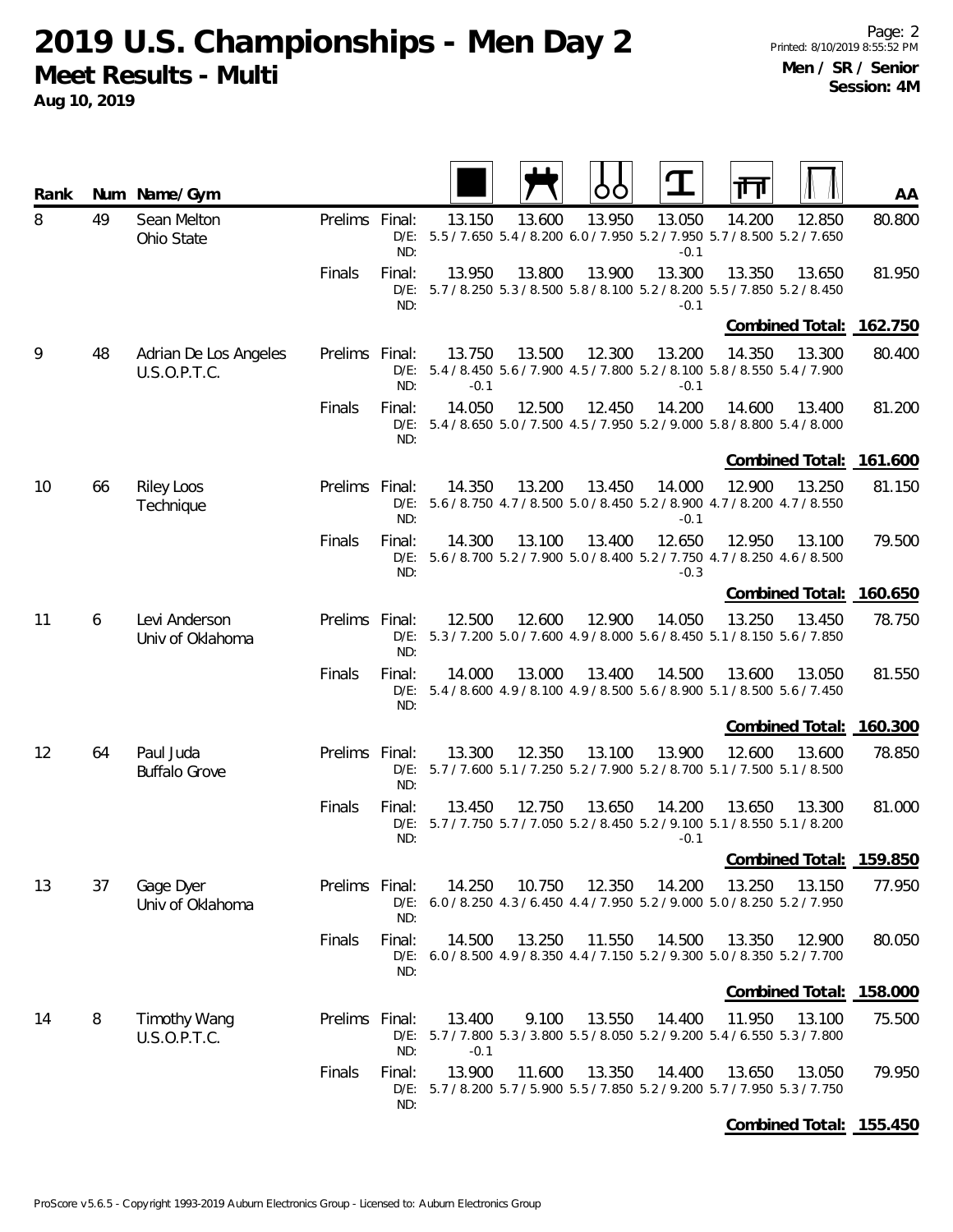| Rank |    | Num Name/Gym                        |                |               |                  |        | OO     |                  |                                                                                        |        | AA                      |
|------|----|-------------------------------------|----------------|---------------|------------------|--------|--------|------------------|----------------------------------------------------------------------------------------|--------|-------------------------|
| 15   | 59 | Jacob Moore<br>Univ of Michigan     | Prelims Final: | ND:           | 13.750<br>$-0.3$ | 13.150 | 12.350 | 13.650           | 12.500<br>D/E: 5.6 / 8.450 5.4 / 7.750 4.4 / 7.950 4.8 / 8.850 4.7 / 7.800 4.6 / 7.750 | 12.350 | 77.750                  |
|      |    |                                     | Finals         | Final:<br>ND: | 14.050           | 12.750 | 12.000 | 13.950           | 13.100<br>D/E: 5.6 / 8.450 5.1 / 7.650 4.0 / 8.000 4.8 / 9.150 4.9 / 8.200 4.2 / 7.400 | 11.600 | 77.450                  |
|      |    |                                     |                |               |                  |        |        |                  |                                                                                        |        | Combined Total: 155.200 |
| 16   | 17 | Stewart Brown<br>Univ of Iowa       | Prelims Final: | ND:           | 13.600           | 11.800 | 12.950 | 14.350           | 12.900<br>D/E: 5.1 / 8.500 3.2 / 8.600 4.1 / 8.850 5.2 / 9.150 4.3 / 8.600 3.7 / 8.400 | 12.100 | 77.700                  |
|      |    |                                     | Finals         | Final:<br>ND: | 12.700           | 11.650 | 12.700 | 14.250           | 12.650<br>D/E: 4.9 / 7.800 3.2 / 8.450 4.1 / 8.600 5.2 / 9.050 4.3 / 8.350 3.7 / 8.550 | 12.250 | 76.200                  |
|      |    |                                     |                |               |                  |        |        |                  | <b>Combined Total:</b>                                                                 |        | 153.900                 |
| 17   | 60 | Evan Davis<br>Univ of Iowa          | <b>Prelims</b> | Final:<br>ND: | 12.900           | 13.150 | 13.000 | 12.850<br>$-0.1$ | 13.050<br>D/E: 5.4 / 7.500 5.1 / 8.050 4.1 / 8.900 4.8 / 8.150 4.8 / 8.250 4.6 / 7.000 | 11.600 | 76.550                  |
|      |    |                                     | Finals         | Final:<br>ND: | 13.300<br>$-0.1$ | 12.200 | 13.250 | 13.600<br>$-0.1$ | 12.700<br>D/E: 5.4 / 8.000 4.7 / 7.500 4.1 / 9.150 4.8 / 8.900 4.8 / 7.900 4.6 / 7.400 | 12.000 | 77.050                  |
|      |    |                                     |                |               |                  |        |        |                  |                                                                                        |        | Combined Total: 153.600 |
| 18   | 36 | Kanji Oyama<br>U.S.O.P.T.C.         | Prelims        | Final:<br>ND: | 13.800           | 11.400 | 13.150 | 13.200           | 13.550<br>D/E: 6.0 / 7.800 5.5 / 5.900 5.3 / 7.850 5.2 / 8.000 5.8 / 7.750 5.0 / 7.050 | 12.050 | 77.150                  |
|      |    |                                     | Finals         | Final:<br>ND: | 11.950           | 12.050 | 12.000 | 14.350           | 12.300<br>D/E: 5.8 / 6.150 5.3 / 6.750 5.3 / 6.700 5.2 / 9.150 5.8 / 6.500 5.0 / 7.850 | 12.850 | 75.500                  |
|      |    |                                     |                |               |                  |        |        |                  | Combined Total:                                                                        |        | 152.650                 |
| 19   | 87 | Justin Ah Chow<br>Ohio State        | Prelims Final: | ND:           | 12.150           | 11.850 | 11.250 | 13.700<br>$-0.1$ | 12.950<br>D/E: 4.7 / 7.450 4.2 / 7.650 4.7 / 6.550 4.8 / 9.000 4.8 / 8.150 4.5 / 8.000 | 12.500 | 74.400                  |
|      |    |                                     | Finals         | Final:<br>ND: | 13.000           | 12.250 | 11.850 | 13.800           | 13.700<br>D/E: 4.7 / 8.300 5.1 / 7.150 4.9 / 6.950 4.8 / 9.000 4.8 / 8.900 4.5 / 7.000 | 11.500 | 76.100                  |
|      |    |                                     |                |               |                  |        |        |                  |                                                                                        |        | Combined Total: 150.500 |
| 20   | 76 | <b>Bennet Huang</b><br>Univ of Iowa | Prelims Final: | ND:           | 13.300<br>$-0.1$ | 11.350 | 9.650  | 14.000           | 12.700<br>D/E: 5.6 / 7.800 5.4 / 5.950 4.4 / 5.250 4.8 / 9.200 5.1 / 7.600 4.5 / 8.000 | 12.500 | 73.500                  |
|      |    |                                     | Finals         | Final:<br>ND: | 12.650           | 13.550 | 11.550 | 13.600           | 12.400<br>D/E: 5.5 / 7.150 5.5 / 8.050 4.5 / 7.050 4.8 / 8.800 5.1 / 7.300 4.5 / 7.750 | 12.250 | 76.000                  |
|      |    |                                     |                |               |                  |        |        |                  | Combined Total:                                                                        |        | 149.500                 |
| 21   | 11 | Kiwan Watts<br>Arizona State        | Prelims Final: | ND:           | 12.850<br>$-0.3$ | 12.000 | 13.100 | 14.400           | 13.050<br>D/E: 5.4 / 7.750 4.9 / 7.100 4.9 / 8.200 5.2 / 9.200 5.6 / 7.450 5.1 / 7.100 | 12.200 | 77.600                  |
|      |    |                                     | Finals         | Final:<br>ND: | 12.100           | 8.450  | 12.750 | 14.400           | 11.700<br>D/E: 5.2 / 6.900 3.7 / 4.750 4.9 / 7.850 5.2 / 9.200 5.5 / 6.200 5.1 / 5.750 | 10.850 | 70.250                  |
|      |    |                                     |                |               |                  |        |        |                  |                                                                                        |        | Combined Total: 147.850 |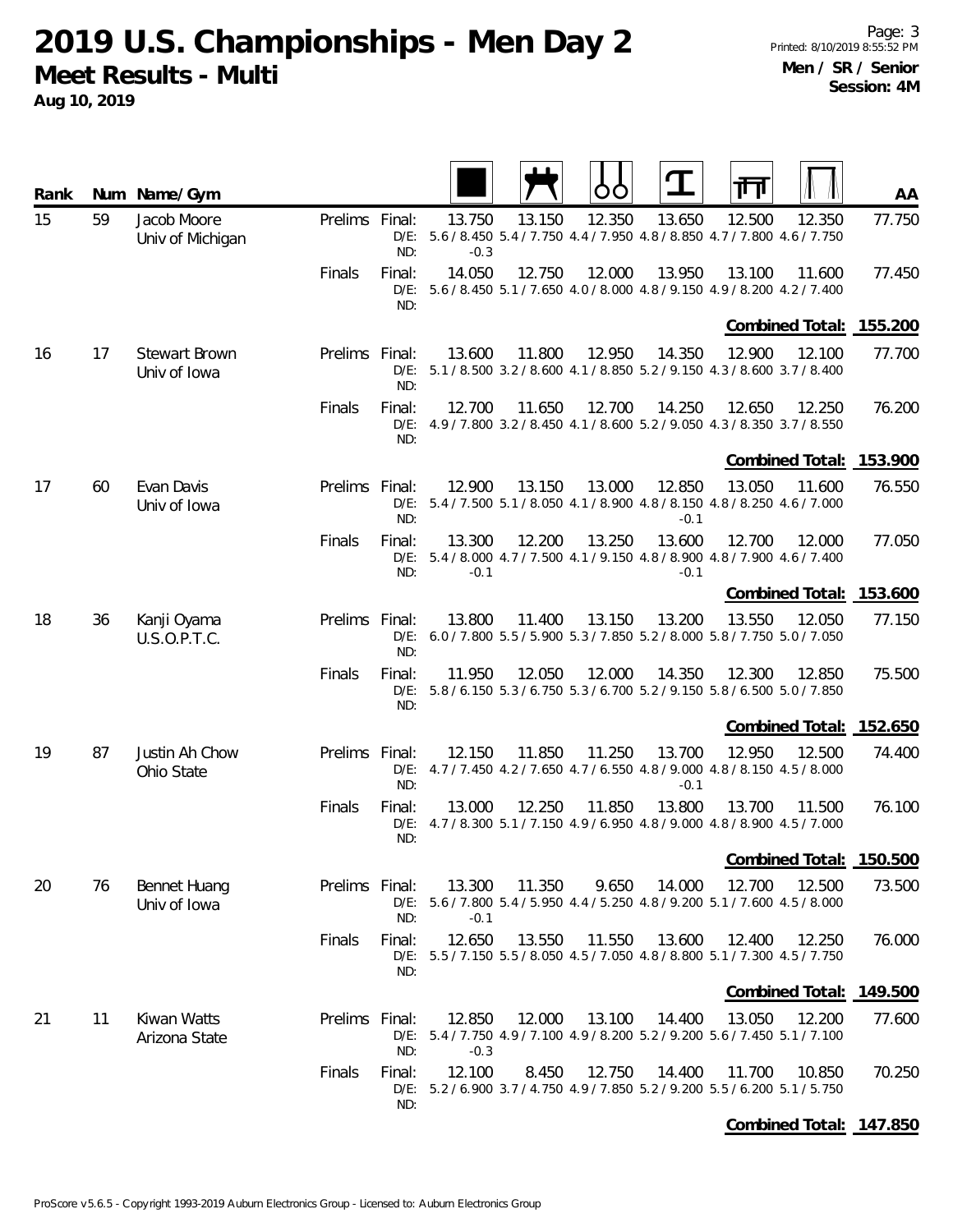| Rank |    | Num Name/Gym                         |                |                          |                                        |                       |        |                                   |                                                                                                  | AA      |
|------|----|--------------------------------------|----------------|--------------------------|----------------------------------------|-----------------------|--------|-----------------------------------|--------------------------------------------------------------------------------------------------|---------|
| 22   | 16 | Brennan Pantazis<br>Penn State       | Prelims Final: | ND:                      | 13.450                                 | 12.100                | 12.050 | 13.000                            | 12.100<br>11.700<br>D/E: 5.5 / 7.950 4.1 / 8.000 4.5 / 7.550 5.2 / 7.800 4.8 / 7.300 4.2 / 7.500 | 74.400  |
|      |    |                                      | Finals         | Final:<br>ND:            | 13.700                                 | 10.050                | 12.200 | 12.850<br>$-0.1$                  | 12.900<br>11.700<br>D/E: 5.5 / 8.200 3.7 / 6.350 4.6 / 7.600 5.2 / 7.750 4.8 / 8.100 4.5 / 7.200 | 73.400  |
|      |    |                                      |                |                          |                                        |                       |        |                                   | Combined Total: 147.800                                                                          |         |
| 23   | 61 | Michael Fletcher<br>Univ of Illinois | Prelims Final: | ND:                      | 13.750                                 | 13.350                | 13.100 | 14.200                            | 11.350<br>13.050<br>D/E: 5.4 / 8.350 4.9 / 8.450 4.6 / 8.500 5.2 / 9.000 5.2 / 6.150 4.9 / 8.150 | 78.800  |
|      |    |                                      | Finals         | Final:<br>ND:            | 12.250<br>$-0.3$                       | 0.000                 | 13.000 | 14.350                            | 14.000<br>13.450<br>D/E: 5.4 / 7.150 0.0 / 0.000 4.6 / 8.400 5.2 / 9.150 5.5 / 8.500 4.9 / 8.550 | 67.050  |
|      |    |                                      |                |                          |                                        |                       |        |                                   | Combined Total: 145.850                                                                          |         |
| 24   | 18 | Mitchell Mandozzi<br>Univ of Iowa    | Prelims Final: | ND:                      | 12.300                                 | 12.150                | 0.000  | 14.100                            | 12.900<br>10.750<br>D/E: 4.7 / 7.600 3.9 / 8.250 0.0 / 0.000 4.8 / 9.300 4.5 / 8.400 4.7 / 6.050 | 62.200  |
|      |    |                                      | Finals         | Final:<br>ND:            | 12.100<br>D/E: 4.7 / 7.400 3.9 / 7.800 | 11.700                |        | 14.200                            | 13.000<br>12.800<br>4.8 / 9.400 4.5 / 8.500 5.2 / 7.600                                          | 63.800  |
|      |    |                                      |                |                          |                                        |                       |        |                                   | Combined Total: 126.000                                                                          |         |
| 25   | 30 | Alex Diab<br>Univ of Illinois        | Prelims Final: | ND:                      | 13.500<br>D/E: 5.7 / 7.900<br>$-0.1$   |                       | 14.600 | 14.150<br>5.8 / 8.800 5.2 / 8.950 | 12.750<br>5.1 / 7.650                                                                            | 55.000  |
|      |    |                                      | Finals         | Final:<br>ND:            | 13.600<br>D/E: 5.4 / 8.200             |                       | 14.750 | 14.350<br>5.8 / 8.950 5.2 / 9.150 | 12.800<br>5.1 / 7.700                                                                            | 55.500  |
|      |    |                                      |                |                          |                                        |                       |        |                                   | Combined Total: 110.500                                                                          |         |
| 26   | 3  | Donothan Bailey<br>U.S.O.P.T.C.      | Prelims Final: | ND:                      | 13.500<br>D/E: 5.5 / 8.000 6.1 / 7.950 | 14.050                |        |                                   | 13.400<br>13.150<br>5.9 / 7.500 5.8 / 7.350                                                      | 54.100  |
|      |    |                                      | Finals         | Final:<br>ND:            | 12.800<br>D/E: 5.2 / 7.600 6.2 / 8.000 | 14.200                |        |                                   | 13.700<br>12.400<br>$6.0 / 7.700$ 5.7/6.700                                                      | 53.100  |
|      |    |                                      |                |                          |                                        |                       |        |                                   | Combined Total:                                                                                  | 107.200 |
| 27   | 13 | <b>Eddie Penev</b><br>U.S.O.P.T.C.   | Prelims Final: | $D/E$ :<br>ND:           | 12.300<br>5.8 / 6.600<br>$-0.1$        |                       |        | 14.300<br>5.2 / 9.100             |                                                                                                  | 26.600  |
|      |    |                                      | Finals         | Final:<br>$D/E$ :<br>ND: | 13.850<br>5.8 / 8.050                  |                       |        | 14.450<br>5.2 / 9.250             |                                                                                                  | 28.300  |
|      |    |                                      |                |                          |                                        |                       |        |                                   | Combined Total:                                                                                  | 54.900  |
| 28   | 5  | Stephen Nedoroscik<br>Penn State     | Prelims Final: | $D/E$ :<br>ND:           |                                        | 14.950<br>6.2 / 8.750 |        |                                   |                                                                                                  | 14.950  |
|      |    |                                      | Finals         | Final:<br>$D/E$ :<br>ND: |                                        | 13.950<br>6.3 / 7.650 |        |                                   |                                                                                                  | 13.950  |
|      |    |                                      |                |                          |                                        |                       |        |                                   | Combined Total:                                                                                  | 28.900  |